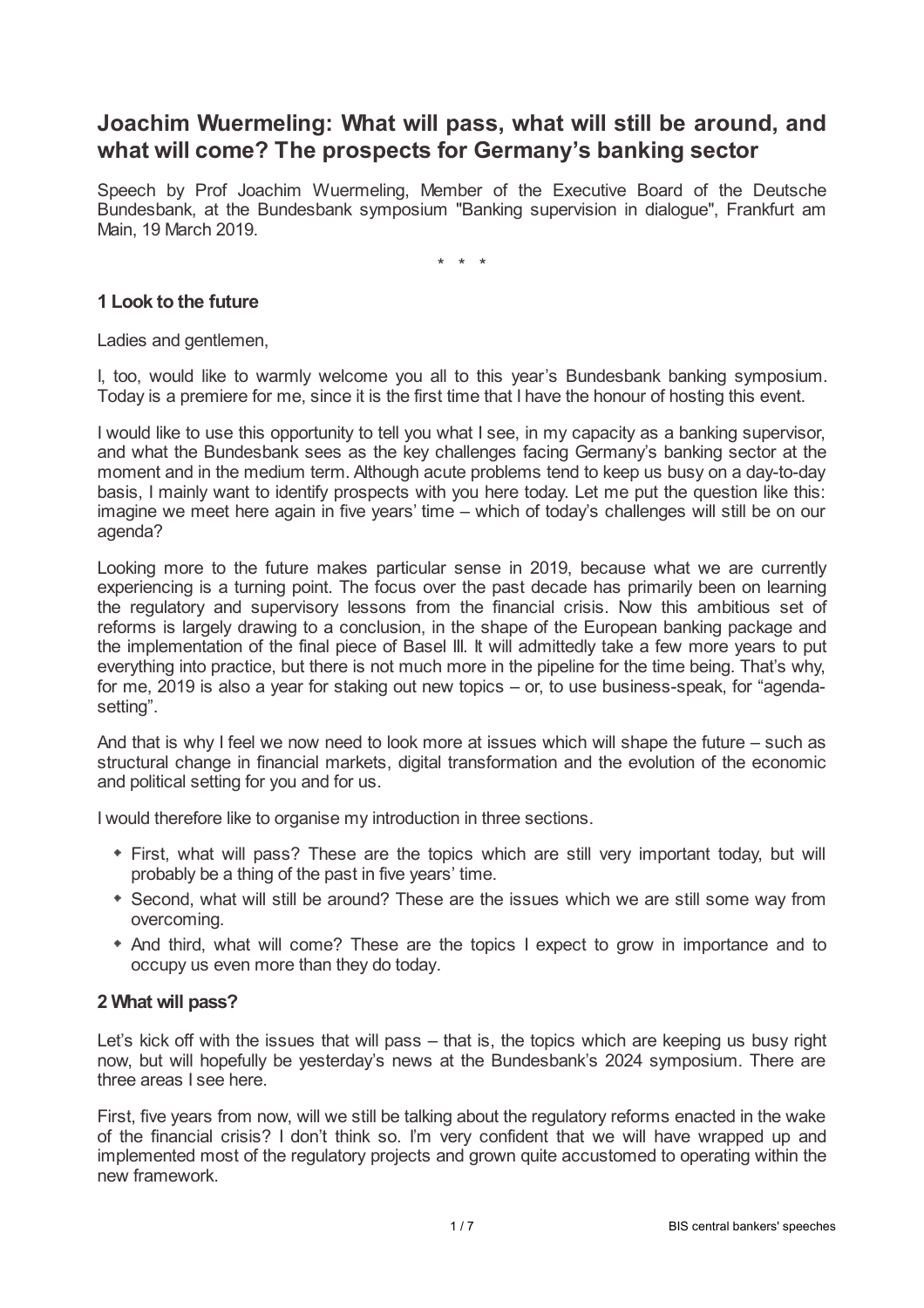The final pieces are just being added to the regulatory puzzle. As things stand at present, the EU's banking package will be signed off before the elections to the European Parliament in May, thus implementing the components of the 2010 Basel III package. The leverage ratio and the net stable funding ratio, or NSFR, will be established as binding minimum requirements going forward. Another initiative which is in the process of being implemented is the Basel Committee's new rules for market risk – the Fundamental Review of the Trading Book (FRTB).

The total loss-absorbing capacity provisions incorporated into the banking package will provide tailwinds for derisking in the banking union. This doesn't mean that risk reduction has been concluded yet, of course. But it makes me optimistic that the remaining risks are also being addressed with the determination and commitment they deserve in Europe's banking union.

However, this leaves one fairly major item for the Bundesbank which we likewise need to wrap up over the coming years. I'm talking about the important subject of proportionality – that is, the matter of easing overly severe operational burdens for small, non-complex institutions.

This is an area in which we have succeeded over the past two years to forge a common understanding at the European level. For instance, the banking package now includes a definition of "small, non-complex institutions" – these are institutions with total assets of €5 billion or less which also satisfy a number of qualitative criteria.

That means we have successfully addressed the basic issue of the regulatory importance of proportionality and its implementation. The foundations have been laid for easing the burden on institutions precisely in areas where the administrative effort is disproportionate to the supervisory gains.

The second topic which is on the finishing straight is implementation of the package finalising Basel III in Europe, which has been agreed for the beginning of 2022. So the end of the "Basel marathon" is within our sights.

A comprehensive impact study is under way. Thank you to all the institutions which participated in this arduous exercise. The investment will pay off. You see, the new Commission that will be assembled after the European elections will table a draft bill based on the findings from this impact study.

But if we really want to put this reform agenda to bed once and for all, we will have to implement all the global agreements, without exception. Two thoughts spring to mind here. First, this opportunity to strengthen banking sector resilience is one we should not squander. Second, by unrestrictedly implementing the Basel standards (which are, of course, non-binding in legal terms) we need to rule out for ourselves any pretext which allows others to deviate from the rules. Otherwise, a project that has been achieved with a great deal of time and effort – and is unique in terms of global economic regulation – will be at stake. Particularly in light of the dangers to multilateralism, we need to be committed advocates of global standard-setting – in our own interests and for the common good – including in the way we put these standards into practice.

I'll be the first to concede that for some institutions, these reforms will put more work on their plates. Just take the output floor, which is having a clear impact on a number of larger institutions running riskier business models. That said, the necessary adjustments are doable, and they're warranted, too, in light of these institutions' risk profiles.

And for many institutions, the additional capital requirements introduced by the reforms are in any case on the low side – for smaller and medium-sized banks they come to 5.7% on average. Some institutions will even see their capital requirements decline.

Let's turn to the third topic that will pass. In all likelihood, the United Kingdom will, at least in five years' time, no longer be a member of the European Union; and London – this is something I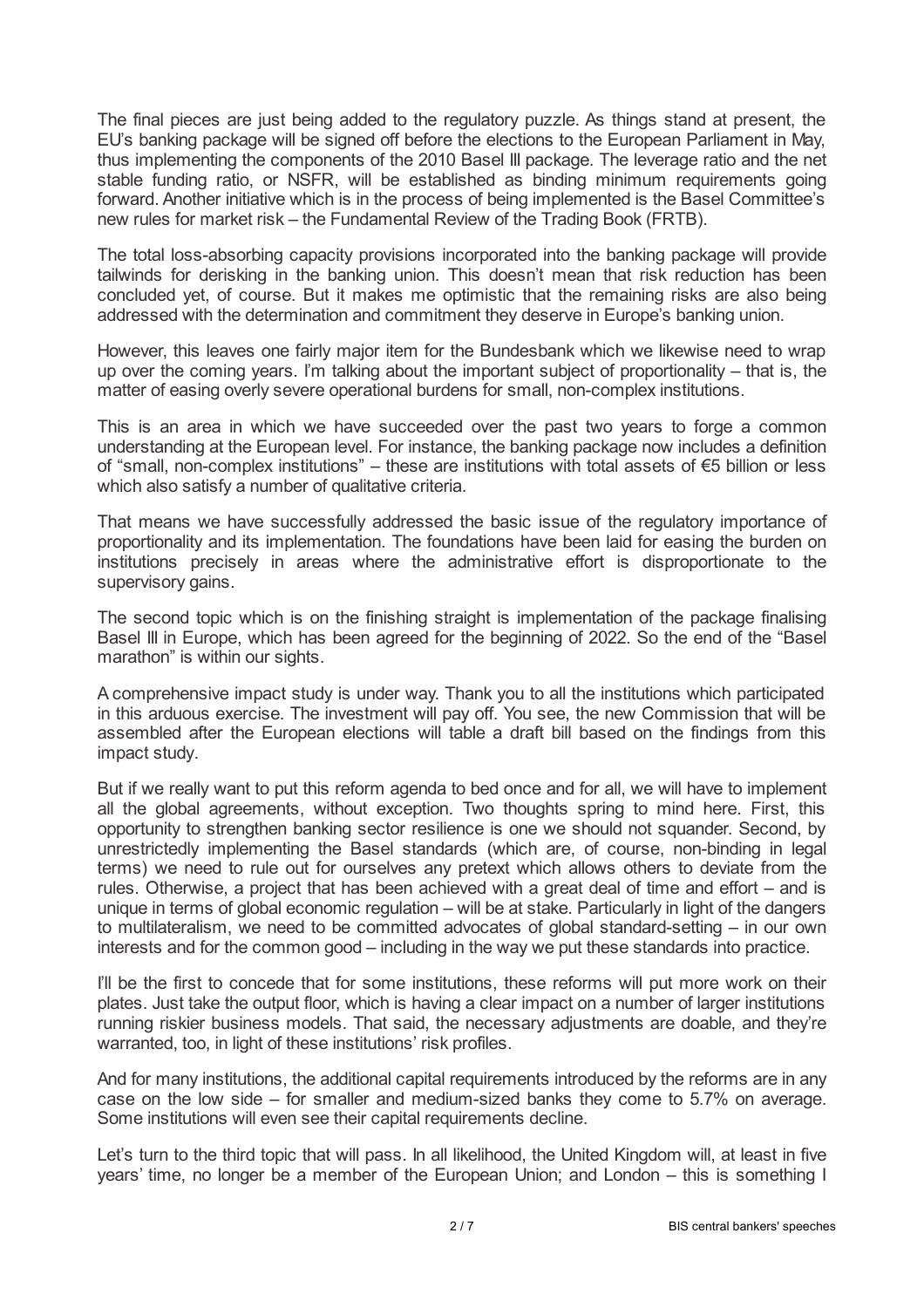firmly believe, unlike others – will no longer perform the role it plays today for the EU as a financial centre.

On the continent, credit institutions and other financial agents will have expanded their operations and interconnected their activities to such an extent that they will be taking on essential functions currently performed out of the City – from wholesale banking to clearing operations. You will need to be ready for this.

The new capabilities and the new agents will drive another wave of structural change in markets and competition in the German financial markets, above all here in Frankfurt. That's something you will need to prepare for.

The transition won't be easy – but as a financial market we're better prepared than other sectors. You, just like the legislators in Berlin, Brussels and Strasbourg, and we, the European and national supervisors, have seen to that. Five years from now, we will hopefully no longer be tearing our hair out over short-term transitional problems.

### **3 What's here to stay?**

Ladies and gentlemen, in my view, three major issues will still be with us five years hence:

- Robust earnings in competitive markets;
- Consolidation and cooperation;
- Digital financial technology (fintech).

Let's begin with earnings. Fierce competition in Germany's banking sector combined with slim margins have been a perennial topic for many years now – particularly given the low interest rates. And things are not going to change in a hurry. That, too, is something you will need to prepare for.

Let me be totally frank here: your business model also needs to function when interest rates are low. Judging by your 2018 balance sheets, I can see that many of you, though not all, have been diligently doing your homework.

You can expect monetary policy – which came under intense fire again recently due to the repercussions for banks – to remain geared exclusively to the goal of price stability. Forgive me for saying it, but you cannot expect policymakers to take account of the earnings prospects of certain economic agents, even if we do see the side effects, of course.

Altogether, though, there's no reason to constantly speak ill of Germany's banking market. The institutions are robust, their portfolios are solid, and they are well capitalised. Or, as "The Banker" wrote recently, Germany's market is characterised by "liquidity strength [and] strong asset and funding structures".

These qualities make us the envy of others, and that's something we can even be a little proud of. As a supervisor, let me say that as long as enough capital can be built up, earnings aren't everything.

If I may say so as a Bundesbanker taking a bird's eye view, diversity – and thus the fierce competition – provides rich rewards for the economy as a whole, even if it is making life difficult for you. "The three-pillar system has served the country pretty well," is how "The Economist" recently summarised Germany's situation.

It is thanks to you that the supply of credit and other bank products and services to the real economy has run smoothly ever since the upswing started in 2009. To put an even finer point on it, you could say that although Germany's banking sector gets funny looks in some quarters, it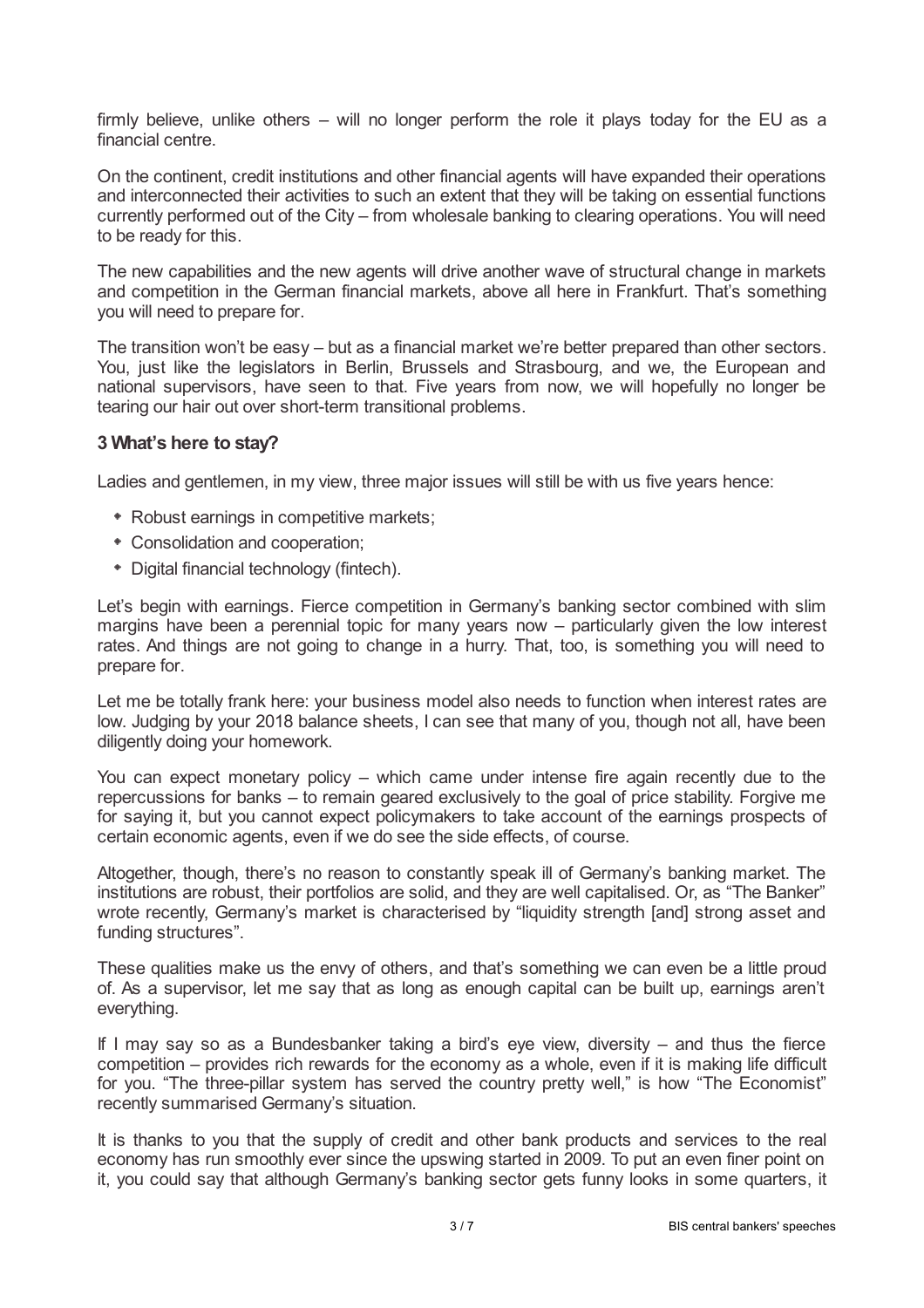has been a veritable godsend for the country's economy.

But still, profitability remains a perennial challenge. Not every institution has sound earnings potential – and this needs to be improved. No one should pretend they can't challenge key aspects of their business model.

And that's why consolidation – which is my second point in this section – will also remain on the agenda. Mergers can be a powerful tool for absorbing hefty administrative expenses. And they have been deployed, frequently, for decades now. The number of credit institutions in Germany has been declining steadily since the early 1990s, dropping from nearly 4,500 in 1991 to around 1,800 today. And that number will dwindle further still. But mergers are not the only consolidation tool. Far too little attention is paid to the efficiency gains that have already been tapped in Germany by centralising individual elements of the value-added chain – and are still there to be tapped. This can be done within institutions, in groups of institutions, by forging cooperations or outsourcing operations to third parties, and even across borders.

There remain a great many opportunities for you to seize here, especially if you put innovative technologies to use. Innovative forms of collaboration among standalone institutions are often more worthwhile than mergers between traditional institutions. This is a trend which we supervisors want to support by designing our outsourcing rules accordingly.

Like other sectors of the economy, the banking sector also experiences waves of structural change. Mergers and acquisitions are one manifestation of such processes. Last year alone, 53 banks merged in Germany. Many of you will have initiated and implemented transactions of this kind and can report from your own experience on how much effort and skill is needed to produce a successful outcome. Further mergers are probably on the cards, and the options are currently the subject of intense public debate.

Owing to recent events, I feel it is important today to say that we supervisors are neutral when it comes to bank mergers. We may monitor such processes, but we certainly do not initiate them. You are aware of that, but perhaps there are some sections of the public arena which are not.

The initiatives for mergers and acquisitions and their design are matters for the management of the institutions and their owners. Supervisors only come into play when we are presented with a plan. The law states that mergers require the approval of the supervisory authorities, whose job it is to check whether the new institution satisfies the regulatory requirements now and in the future. That calls for a sound and sustainable business model. The assumptions and projections made in the business plans presented to us will therefore be subjected to thorough analysis.

As in all banking supervisory matters, you and, of course, the direct stakeholders in particular can count on our constructive and critical involvement. You see, banking supervisors can only play a constructive role if they are inquisitive and analytical – in keeping with their duty towards the institutions and society as a whole.

We have a commitment to society and the general public to preserve stability, solidity and security in the consolidation process. As in the past, this is a commitment we will also take very seriously in future mergers.

However, what mergers cannot resolve is a more deeply seated challenge facing the German banking market: the liquidity surplus. A bank needs to invest these funds it is unwilling to pay us the negative interest rate of 0.4%. Competition is therefore fierce, and it wouldn't get any easier with only half as many institutions in the marketplace.

#### Ladies and gentlemen,

Let me move on to my third topic, which is not digitalisation but digital transformation. Because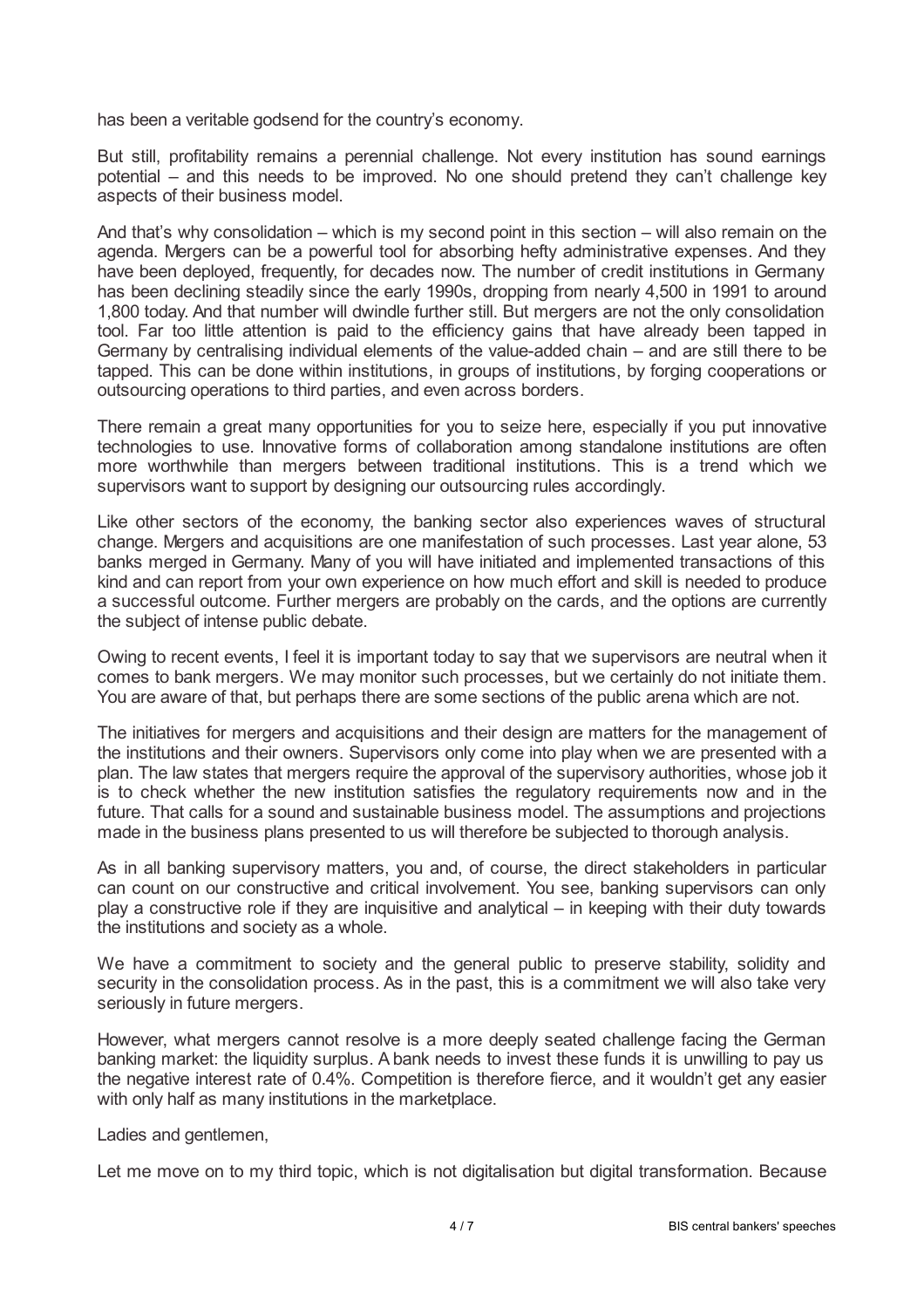what lies ahead of us over the next few years is more than just a few fancy apps. We can barely grasp the sheer momentum of the digital change which will transform the world, and it's certainly impossible to overstate its impact.

Five years from now, fintech players won't be like creatures from outer space, but linked organically with traditional institutions. Furthermore, whole new dimensions look set to open up. Who today can predict the possibilities that blockchain, BigTech and changes in customer behaviour can bring?

This has a consequence which is not at all new but can blow up into something dramatic: business models not only have to be revised and updated, but sometimes have to be taken back to the drawing board. And they have to be capable of being constantly retooled.

Transformation impacts on us as well, in our function as supervisors. If you, the supervised institutions, fundamentally overhaul your business model, working methods and thus your risk profile, we need to ask ourselves whether our prudential toolkit and practices are still fit for purpose. Not to block, or slow the pace of, transformation. In fact, the opposite is true. We want to enable you to harness the opportunities offered by the innovative technologies without endangering the hard-won stability. To achieve this, we need to engage in greater dialogue so that we can better grasp what's happening in the digital world and thus respond to developments in a more purposeful manner.

#### **4 What lies ahead?**

Let us now look a bit further into the future. What concern me now are topics that are certainly well known today, but whose medium and long-term importance, I feel, will be greater than many anticipate, and will still be making smoke come out of our ears in 2024. Allow me to cite three topics from a wide range of areas.

The first topic is actually more of a textbook example, but it always tends to be brushed under the carpet when times are good: cyclical risk. Along period of strong growth and low interest rates is behind us. It doesn't take a prophet of doom to tell you: this won't last.

The problem is this, though: it is precisely in times when the economy is booming that the probability of things turning sour in future is cast aside all too easily. However, there is no doubt that in these years where the economy has been "fat" and interest rates have been "lean", vulnerabilities have been accumulating in the German financial system.

An unexpected – or unexpectedly strong – economic downturn could simultaneously expose vulnerabilities in multiple areas. Rising losses from credit defaults and heightened risk provisioning would mean falling values of assets and loan collateral. Losses would eat into banks' available capital buffers. Banks would also have to hold more capital in order to meet regulatory or market requirements. Over the short term, banks would attempt to achieve these goals by constraining lending. This could further amplify a cyclical downswing.

I'll be the first to concede that the interrelationships I've just described are "old hat" to you. Yet I still believe it's important to highlight the vulnerabilities. After all, even though the medium-term outlook for economic growth is currently not all that bad, that can change sometime. Now is therefore the time to take precautions.

It helps that banks have already built up buffers – thanks in no small part to stricter regulation. Currently, the low interest rate environment is creating competitive incentives, particularly in commercial banking and commercial real estate finance, to ease credit standards. I expect market participants, for all the investment pressure they are facing, to show a certain degree of discipline so as not to worsen the quality of their portfolios as a whole.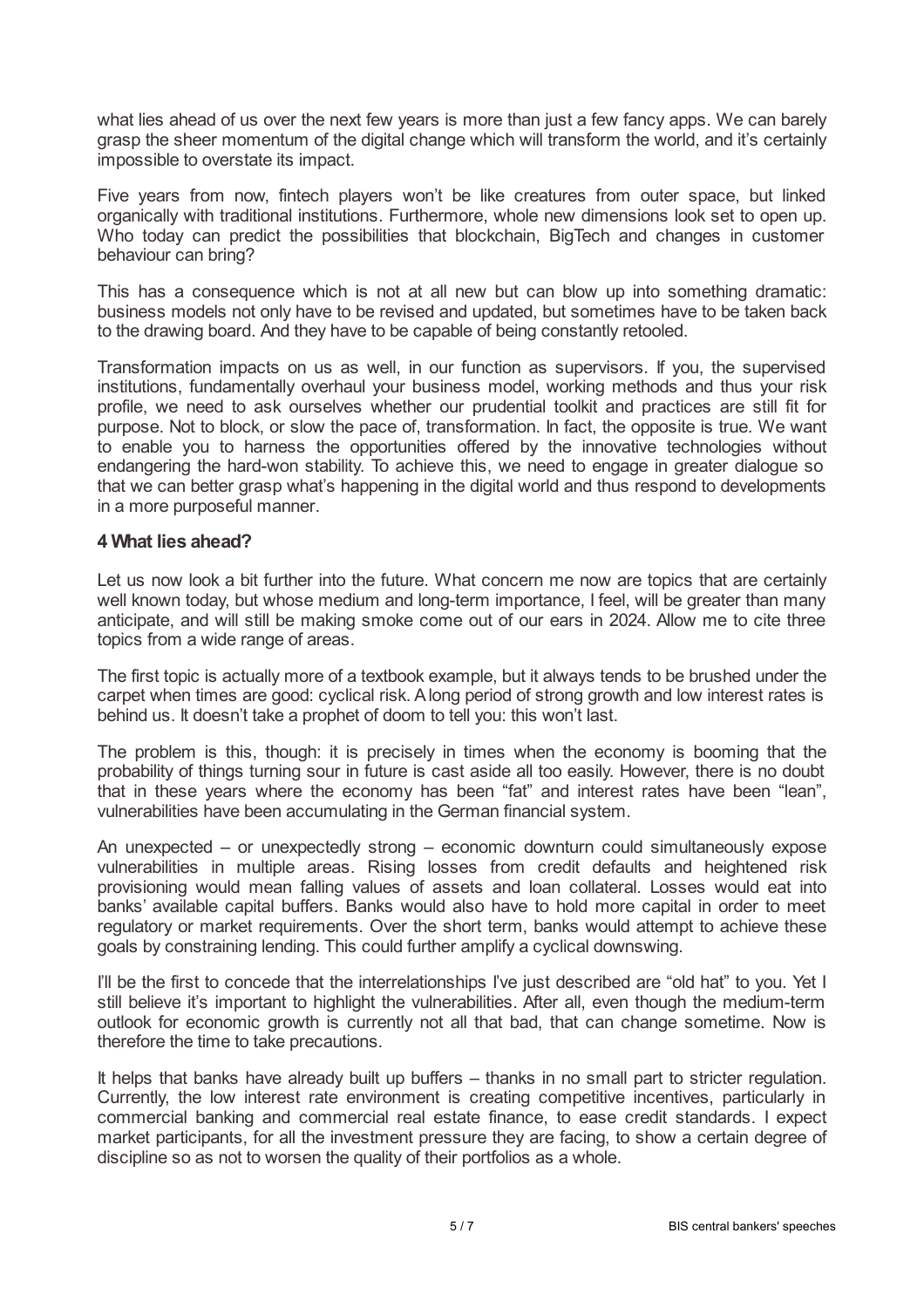It is important, then, for you not to let up in your efforts to keep strengthening your buffers and thus to boost the financial system's overall immune system.

We at the Bundesbank have our eyes clearly trained on the outcome of these efforts, including where the regular review of the deployment of macroprudential buffers is concerned.

Ladies and gentlemen, when looking into the future, we should also detect entirely new sources of risk as early as possible – those that do not show up in historical data. One example I am thinking of is the risks of climate change.

Such risks were at the core of last year's symposium. The topics of green finance and sustainable finance have picked up an enormous amount of steam at all levels since then. I would particularly like to draw your attention to the report of the Network for Greening the Financial System (NGFS) group, which will be published on 17 April 2019. You might be aware that the Bundesbank is one of the NGFS's founding members. The topic is not a "flash in the pan", and now is the time for you to take it seriously.

As a risk, for one thing. For physical and transitory risk can be the source of credit risk, market risk and operational risk. To a point, this is uncharted territory, and I am aware of the difficulties relating to data and methodology. There is still a lot of knowledge and methodological expertise that needs to be collected. However, that is no excuse for putting off addressing climate risk.

For another, you should view green finance as an opportunity. It is also about acquiring market share – about who is able to meet the growing demand for sustainable financial services. Some countries are making great strides – examples I am thinking of include China and the United Kingdom. The EU needs to make sure it doesn't fall behind on this score.

That's why we expressly welcome the initiatives which Brussels has put forward here, and why the Bundesbank is an active participant in this debate. We are, however, keeping a very close eye on ensuring compliance with the principle of risk orientation. This is a test that any new regulation in the field of sustainable finance has to pass.

But another thing is clear: not every proposal floated at the European level in the past few months is fully baked and ready to be served up to the real world. For this reason, institutions and associations also need to play their part in greening Europe's financial sector.

Shaping, and taking the long view, are also at the heart of my third and last point: designing the European financial centre post-Brexit.

I am convinced that we need a European strategy to deepen and modernise the internal market for financial services. Our objective should be an interconnected European financial market which not only spurs competition internally but is also a global force to be reckoned with. I'm hoping for a financial ecosystem which is spread out over several sites and in which national, regional and local specialisation is possible, yet where actors and services are part of a single, interconnected market.

Such an internal market would be able not only to close the gaps created by London's departure: such a joint financial centre would also help keep significant financial flows under European supervision and enable us to ensure the protection of financial stability thanks to our high supervisory standards.

All these considerations on what comes beyond the capital markets union during the next European legislative period need to be priority issues which the second panel will discuss after lunch.

#### **5 Moulding the future**